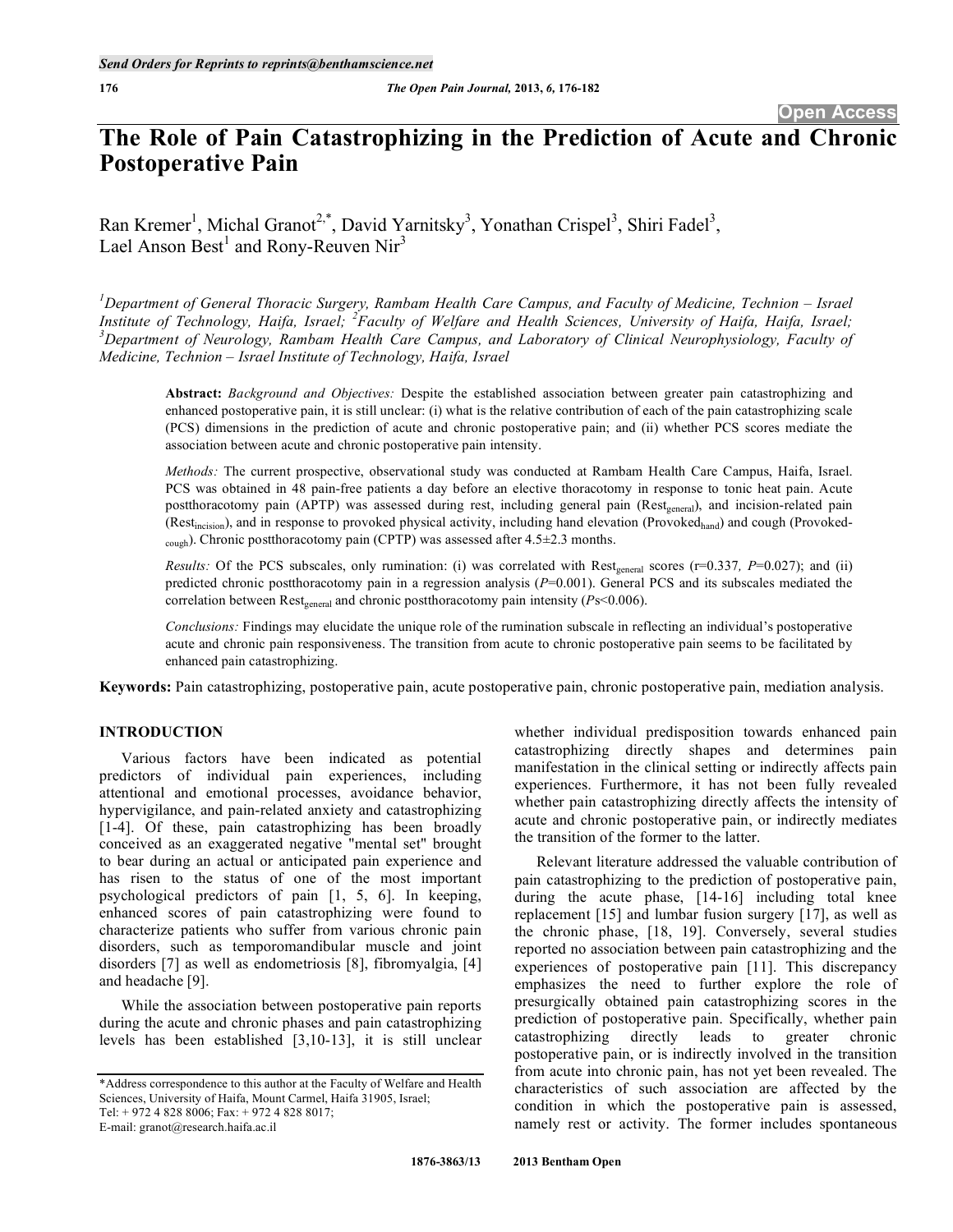postoperative pain relating to either the incision area or the entire body, while the latter comprises provoked pain stimulated by somatic and/or visceral nociceptive activity. Such an elaborate set of measures of postoperative pain intensity is to be included in an investigation aimed at elucidating whether pain catastrophizing interacts with or mediates chronic postoperative pain. According to Sullivan *et al.* [1], the pain catastrophizing scale (PCS) contains three distinguished subscales: rumination, magnification, and helplessness. It may be assumed that a specific subscale reflects subjective pain experiences to a greater extent compared to the others.

The goal of the current study was to address the role of each PCS subscale in each of the postoperative pain measures during the acute and chronic postoperative phases. Thoracotomy is known as a surgery that induces a great deal of acute postoperative pain, and is associated with a high incidence of chronic postoperative pain. Thus, the current study enrolled thoracotomy patients in whom the level of clinical pain was obtained during the acute and chronic postoperative phases in order to reveal (i) the relative contribution of each of the PCS subscales to postoperative pain experiences; and (ii) whether the association is direct or indirect.

## **MATERIALS AND METHODOLOGY**

## **Patient Population**

Participants were pain-free patients, with both malignant and non-malignant diseases, who were scheduled to undergo major elective thoracic surgery at Rambam Health Care Campus, Haifa, Israel, during the time period of 2007 to 2008. All patients were informed of the study procedure and signed a written informed consent. The study was approved by the Rambam Health Care Campus Research Ethics Board (Approval RBM2036). Exclusion criteria were: 1) Presence of thoracic pain; 2) Consumption of analgesics on a regular basis; 3) Psychiatric disorders or cognitive dysfunctions; and 4) Ages below 18 and above 80 years. Data were collected by the same experimenter (SF).

## **Assessment of Pain Catastrophizing Levels**

Pain catastrophizing was prospectively assessed one day before the surgery by the PCS [1]. This questionnaire includes 13 items representing the three components of pain catastrophizing: rumination (e.g., "I can't seem to keep it out of my mind"); magnification (e.g., "I wonder whether something serious may happen"); and helplessness (e.g., "There is nothing I can do to reduce the intensity of pain"). This scale has been validated in Hebrew [12]. The questionnaire was completed in relation to an experimental pain stimulation induced by tonic contact-heat.

## **Contact-Heat Stimulation**

The experimental pain stimulation was of  $46^{\circ}$ C, and was applied for 30 seconds by a contact-heat Thermal Sensory Analyzer 2001 system (TSA; Medoc, Ramat-Yishai, Israel) with a  $30 \times 30$  mm Peltier surface stimulator. The probe was attached by Velcro straps to the volar surface of the forearm of the subjects' non-dominant hand; this enabled the application of constant pressure throughout the stimulation

and minimized the variability of the applied pressure across subjects.

#### **Surgical Procedure**

All patients underwent a thoracotomy operation by the same thoracic surgeon (RK), based on the *Limited ribs spreading lateral thoracotomy* procedure. This procedure was applied to attenuate pain during the immediate and longterm postoperative phases. All patients underwent such procedure in which lateral thoracotomy was conducted while sparing the serratus muscle and avoiding rib fracture. Special attention was given to minimizing rib spreading, which was limited to 10 cm. Compared to the standard thoracotomy procedure, gradual ribs expansion was applied by using a smaller rib-spreader at the beginning, which was replaced subsequently by the usual rib-spreader. Special attention was given to the level of mechanical strength of the pericostal fixation. In order to avoid unintentional unseen rib fractures, the intercostal muscle incision was extended in order to allow better chest-wall compliance. As to the chest wall closure procedure, the technique was modified from the continuous non-absorbable pericostal sutures (prolane) to absorbable interrupted sutures (vycril).

All surgeries were performed under general anaesthesia using double lumen endotracheal intubation, in addition to regional anaesthesia with continuous thoracic epidural catheter using local anaesthetics and opioids. The same experienced team of anaesthetists was in charge of the epidural catheterization. Time of surgery was approximately 100 minutes (skin to skin).

## **Postthoracotomy Pain Management**

All patients were treated with the routine acute postthoracotomy pain management protocol, consisting of epidural analgesia for the first three days after surgery (continuous infusion of 6 ml/hour bupivacaine 0.125% (144 ml/day) with fentanyl 2 µg/ml (288 µg/d)) and supplemented by oral medications, including opioid analgesics (morphine up to 10 mg/d  $\times$  3/day (30 mg/day), tramadex 100 mg/d  $\times$  $3$ /day (300 mg/day), Voltaren 75 mg/d  $\times$  3/day (225 mg/day)), according to each patient's requirement. Two patients had their epidural stopped, due to systemic itching unrelated to analgesic effectiveness. After removal of the epidural catheter, patients received oral analgesics as detailed above according to requirement. The individual opioid consumption, requested in addition to the epidural analgesia, was calculated daily during the first six postthoracotomy hospitalization days.

## **Assessment of Acute and Chronic Postthoracotomy Pain Intensity**

Postthoracotomy pain intensity was reported using a 0– 100 Numerical Pain Score (NPS) in which 0 represented "no pain" and 100 corresponded to "the worst pain imaginable". The assessment of acute postthoracotomy pain (APTP) was performed during two different conditions: (1) spontaneous pain at rest, and (2) in response to provoked physical activity. The first condition included two aspects, namely the (a) general pain experience, defined as  $Rest_{general}$ , and (b) incision-related pain, i.e. Rest<sub>incision</sub>. The second condition also included two aspects, which were induced by instructed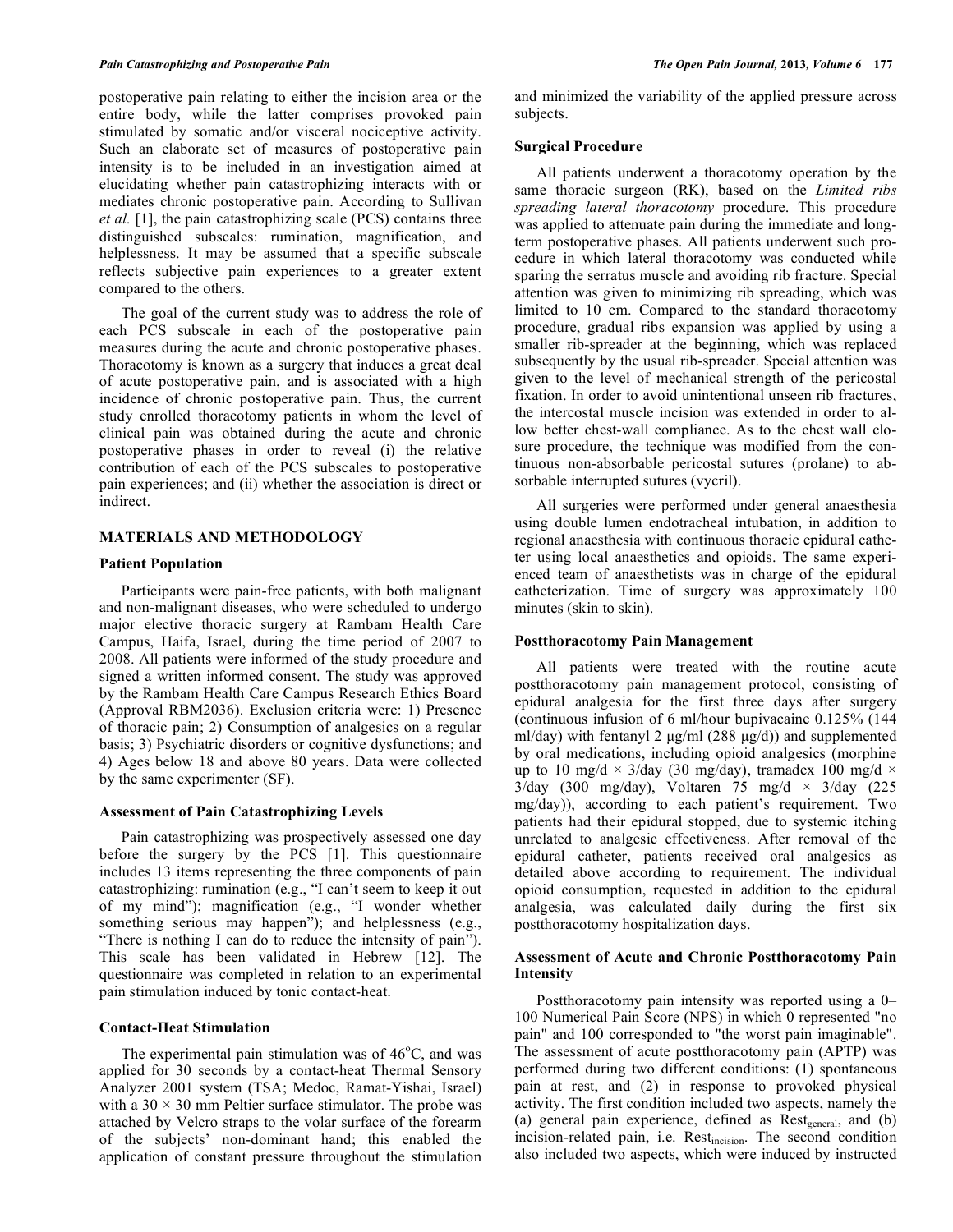physical activities, guided by the study experimenter (SF): (a) hand elevation ipsilateral to surgery site, defined as Provoked<sub>hand</sub> and (b) cough, defined as Provoked<sub>cough</sub>. Assessments of APTP intensities were performed during morning hours in order to minimize the variation in pain scores. APTP scores were assessed twice along the period of hospitalization, once during the second day (at least 24 hours after the completion of surgery, while all patients received epidural analgesia) and again during the fifth day postthoracotomy (at least 24 hours after removal of the epidural catheter).

Follow-up for chronic pain (CPTP) was conducted at least 3 months postthoracotomy. Patients were asked during their follow-up visits in the postthoracotomy outpatient clinic to report the average pain intensity experienced in the area of the thoracotomy-induced scar during the last week. CPTP intensity  $\geq$  30 defined chronic pain patients.

#### **Statistical Analysis**

Statistical analyses were conducted using SPSS 19 (SPSS Inc., Chicago, IL, USA). The outcome measures were the means of Rest<sub>general</sub>, Rest<sub>incision</sub>, Provoked<sub>hand</sub>, Provoked<sub>cough</sub> and CPTP intensities. Differences between the CPTP and non-CPTP patients were examined by unpaired two-tailed *t*tests. Associations between pain catastrophizing level, age, and APTP as well as CPTP intensities were examined by Pearson correlations. Sobel mediation analysis examined whether the transition from acute to chronic pain was mediated by PCS scores. Linear regression analysis was conducted to explore the effect of pain catastrophizing level, age, and gender on the intensity of postthoracotomy pain. Statistical significance was set at *P*<0.05.

#### **RESULTS**

#### **Descriptive Statistics**

Data analysis consisted of 48 postthoracotomy patients, of whom 17 were females (35.4%) and 31 were males (64.6%). A total of 46 patients were available for both acute



| <b>Score</b>        | Range    | $Mean \pm SD$    |
|---------------------|----------|------------------|
| <b>Rumination</b>   | $0-16$   | $4.00 \pm 4.4$   |
| Magnification       | $0 - 6$  | $1.48 \pm 1.8$   |
| <b>Helplessness</b> | $0 - 21$ | $4.75 \pm 5.1$   |
| <b>Total PCS</b>    | $0 - 41$ | $10.02 \pm 10.3$ |

## **Table 1. Descriptive Statistics of the Scores of the Total PCS Questionnaire as Well as its Three Subscales**

#### **Characteristics of APTP**

Fig. (**1**) depicts the characteristics of the four measures of the APTP scores obtained on the  $2<sup>nd</sup>$  and  $5<sup>th</sup>$  days. Two pain measures obtained during rest differed in the two time points of their assessment. Namely, higher pain intensities were reported on the  $5<sup>th</sup>$  postthoracotomy day compared to the  $2<sup>nd</sup>$ for the Rest<sub>general</sub>  $(43.3 \pm 29.96 \text{ vs. } 26.4 \pm 26.5; P < 0.0001)$  as well as Restincision pain (19.1±23.9 vs. 10.7±17.3; *P*=0.003). However, no differences were observed in the scores of provoked APTP induced by hand elevation and cough between the two postthoracotomy time points of pain assessment.

Reports of general pain, incision-related pain and coughinduced pain, which were assessed on the 2<sup>nd</sup> postthoracotomy day, were positively correlated with those reported on the 5th postthoracotomy day Table **2**. However, no such correlation was observed in regards to Provoked<sub>hand</sub>



Fig. (1). The comparison between APTP scores obtained on the 2<sup>nd</sup> and 5<sup>th</sup> postoperative days. POD: Postoperative Day; NS: Non-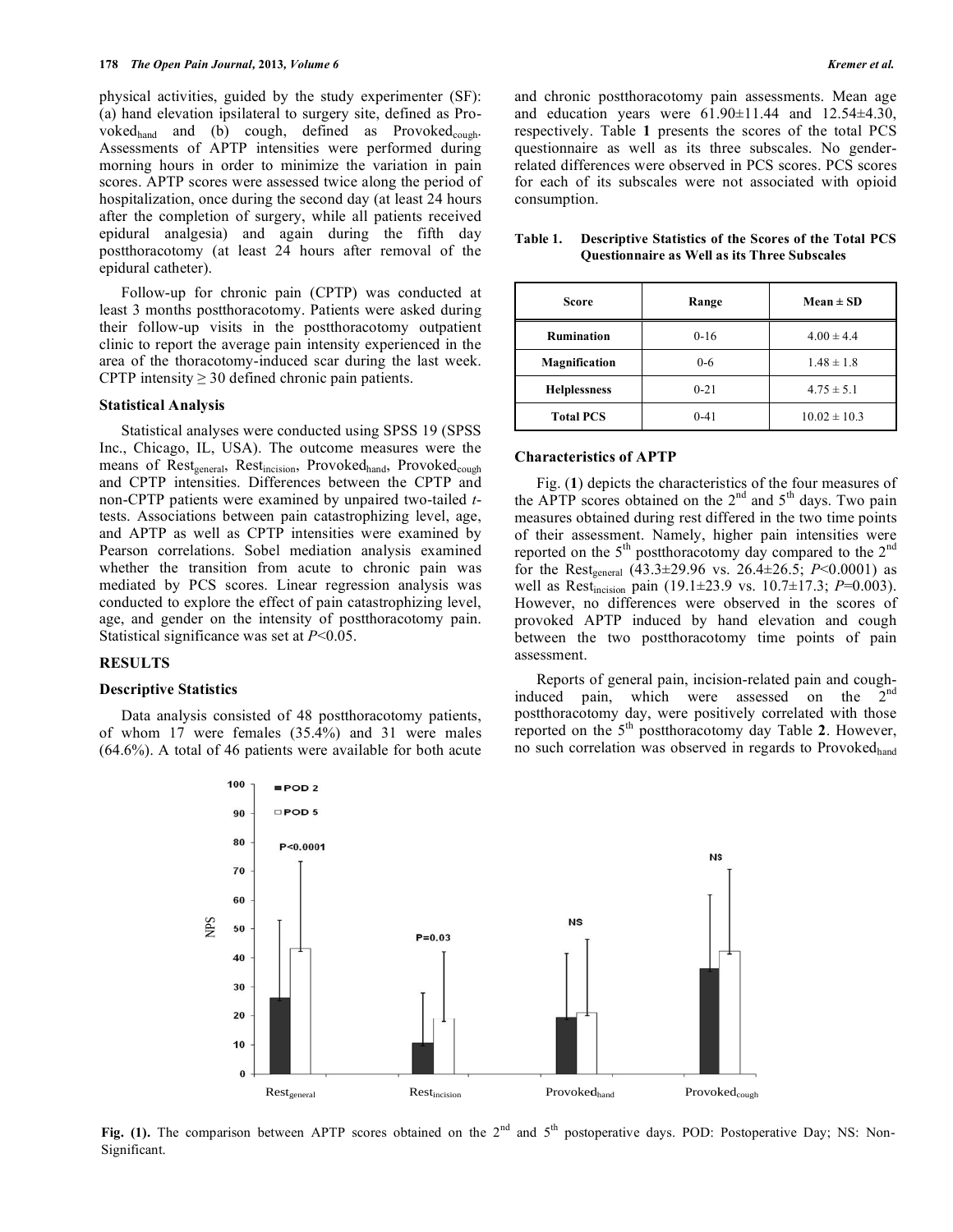pain. Neither rest nor provoked APTP intensities were associated with opioid consumption.

**Table 2. Correlation Tests Between General Pain, Incision-Related Pain and Cough-Induced Pain Scores Assessed on the 2nd and 5th Postthoracotomy Days**

| <b>Pain Rating</b>             | Correlation<br>Coefficient | P-value |
|--------------------------------|----------------------------|---------|
| $\text{Rest}_{\text{general}}$ | 0.543                      | 0.001   |
| <b>Restincision</b>            | 0.370                      | 0.022   |
| <b>Provoked</b> hand           | 0.124                      | 0.466   |
| Provoked <sub>cough</sub>      | 0.410                      | 0.012   |

#### **Characteristics of CPTP**

Mean time of chronic pain follow-up was  $4.5 \pm 2.3$ months. Eleven patients (23.9%) reported of CPTP greater than 30 during the past week, and were thus defined as suffering from chronic pain; their mean pain score was  $47.73\pm10.3$ . The remaining non-CPTP 35 patients (76.1%) reported a mean pain score of 10.57±12.1. The mean CPTP score reported by all patients collectively was  $19.46\pm19.8$ . Of all the four APTP measures, only the Rest<sub>general</sub>, assessed on both the  $2<sup>nd</sup>$  and  $5<sup>th</sup>$  days, was associated with CPTP scores (r=0.321, *P*=0.034; r=0.400, *P*=0.024, respectively).

## **Association Between PCS and Postthoracotomy Pain**

A comparison between CPTP and non-CPTP patients revealed significantly greater scores in all three PCS subscales for the former group (Fig. **2**). All three PCS subscales were positively correlated with the CPTP scores, namely Rumination (r=0.582, *P*<0.0001), Magnification, (r=0.310, *P*=0.046) and Helplessness (r=0.453, *P*=0.003). Mediation analyses with revealed that the PCS and its subscales did not mediate the association between acute pain assessed on the  $2<sup>nd</sup>$  postthoracotomy day and chronic postthoracotomy pain. However, the association between acute  $Rest_{general}$  pain assessed on the  $5<sup>th</sup>$  postthoracotomy day and chronic postthoracotomy pain was significantly mediated by general PCS scores (*P*<0.001), rumination (*P*=0.003), magnification, (*P*=0.006) and helplessness scores  $(P=0.001)$ .

Further examining the correlations between the PCS subscales and the postthoracotomy pain paramenters revealed that of the four APTP measures, only the Rumination component and the Rest<sub>general</sub> pain intensity obtained during the  $2<sup>nd</sup>$  postthoracotomy day were significantly associated (r=0.337; *P*=0.027).

#### **Prediction of CPTP**

A linear rergession model was conducted to determine the relative contriburtion of pain catastrophizing to the prediction of CPTP scores. Since Rest<sub>general</sub> was associated with the rumination component of the PCS, their interaction was also included as a potential affector. Although no differences were found between males and females as to the scores of the various PCS subscales as well as postthoracotomy pain scores, gender was also included in the regression model due to the fact that females have been demonstrated to report higher pain catastrophiing scores than men [1,5,20]. The regression model  $(R^2=0.442; P=0.001)$ revealed that only the rumination subscale of the PCS significantly predicted CPTP intensity (Table **3**).

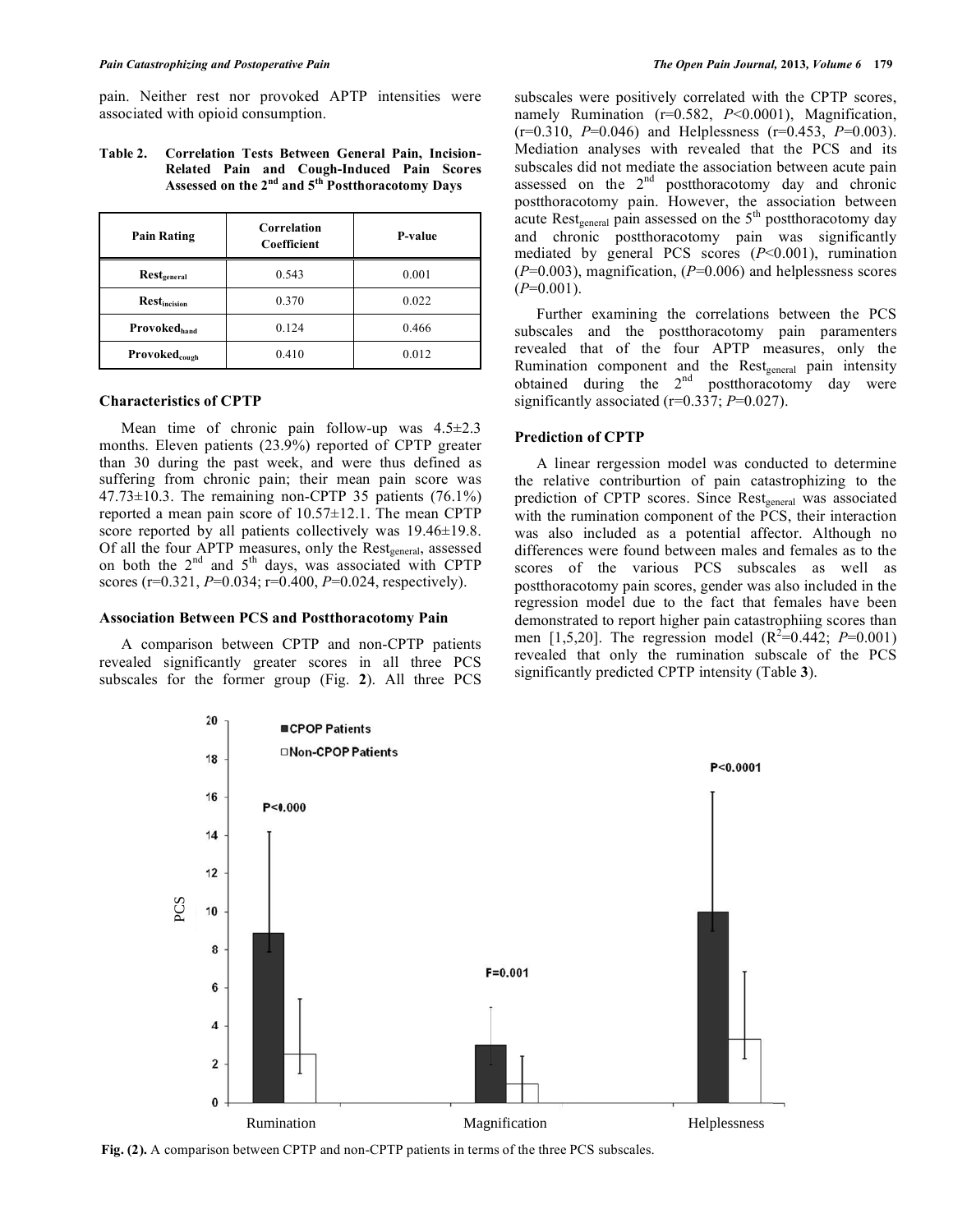| Variable                                                  | <b>Unstandardized Coefficients</b> |                   | <b>Standardized Coefficients</b> |          |         |
|-----------------------------------------------------------|------------------------------------|-------------------|----------------------------------|----------|---------|
|                                                           | В                                  | <b>Std. Error</b> | <b>Beta</b>                      | t        | P-value |
| Constant                                                  | 1.313                              | 5.044             |                                  | 0.260    | 0.796   |
| <b>Rumination</b>                                         | 2.293                              | 1.103             | 0.553                            | 2.079    | 0.045   |
| Magnification                                             | $-2.002$                           | 1.986             | $-0.187$                         | $-1.008$ | 0.321   |
| <b>Helplessness</b>                                       | 0.093                              | 0.839             | 0.026                            | 0.111    | 0.912   |
| <b>Restgeneral Pain (POD 2)</b>                           | 0.168                              | 0.131             | 0.226                            | 1.285    | 0.207   |
| <b>Rumination×Rest</b> <sub>general</sub><br>Pain (POD 2) | 0.005                              | 0.016             | 0.077                            | 0.323    | 0.748   |
| Female gender                                             | 7.421                              | 5.087             | 0.197                            | 1.459    | 0.154   |

## **DISCUSSION**

The main finding of this prospective study is that the rumination subscale of the PCS assessed presurgically in response to noxious experimental stimuli may serve as the most sensitive predictor of both acute and chronic postthoracotomy pain. This assertion is based on two observations: First, greater scores of the rumination subscale of the PCS were associated with higher general pain reports obtained at rest during the 2<sup>nd</sup> postthoracotomy day. Second, the regression analyses revealed that only the rumination subscale scores significantly predicated the intensity of chronic postthoracotomy pain, notwithstanding that all three PCS subscales were separately correlated with its intensity. In addition, higher PCS scores were positively correlated with higher CPTP scores. Moreover, the transition from acute to chronic postthoracotomy pain was mediated by general PCS scores as well as its subscales.

Thus far, the vast majority of the studies which explored the association between pain catastrophizing and characteristics of postoperative pain utilized the total score of the PCS, which may have masked the distinctive role of each of its components. The approach of the current study was to characterize the associations between each of the PCS subscales and postoperative pain intensity.

The rumination subscale, namely the tendency to focus excessively on pain sensation [1], emerged in the current study as the most sensitive predictor of acute and chronic postthoracotomy pain. As to acute pain prediction, the current finding is in line with a report by Sullivan and Neish [21], who demonstrated that of the three PCS subscales, rumination was the only significant predictor of pain intensity following dental hygiene treatment. In another report, Sullivan *et al.* [22] showed that the rumination subscale was the strongest predictor of pain and disability in patients with soft-tissue injuries to the neck, shoulders or back. The rumination subscale also showed the strongest association with the severity and number of symptoms among patients with upper respiratory tract illness [23]. As for chronic pain, Forsythe *et al.* [24] found that rumination was the only subscale capable of discriminating between

patients with and without pain at 24 months after total knee arthroplasty.

Several mechanisms may underlie these observations. First, rumination has originally been established as the predisposition to disproportionately focus on pain sensation [1]. Accordingly, it may be that subjects with higher rumination scores overly attend to pain sensations, and, therefore, amplify the experience of pain [1, 25, 26]. This concept follows the lines of previous reports, where increased attention has been closely coupled with greater individual pain experiences [26, 27]. Second, increased tendencies to focus on pain sensations, which may be reflected through greater rumination scores, were suggested to obstruct the effective utilization of pain coping strategies [28]. This may be expressed as a difficulty to control or suppress pain-related thoughts [25, 29, 30]. Third, rumination may facilitate the association between adverse emotional states and (i) perceived pain [5] as well as (ii) increased physical symptoms [23]. This notion aligns with models suggesting that anxiety states direct attention toward the feared or threatening stimulus [31], which may result in heightened clinical bodily indications. These mechanisms may explain the distinctive role of the rumination subscale in the prediction of both acute and chronic pain observed in the current study.

Nevertheless, efforts to turn attention away from pain among individuals who catastrophize failed to alleviate their pain [29]. As such, it has been suggested that patients with high PCS scores may posses a 'pain schema' that enhances the accessibility of pain-related information. This raises the question of whether the efforts are to be directed at altering catastrophizing thoughts or, alternatively, adjusting pain management to patients who demonstrate higher PCS scores, and are potentially more vulnerable to suffer from enhanced postoperative pain.

Pain ratings collected at rest during the acute postthoracotomy phase, i.e. reports of general pain and incision-related pain, differed between the  $2<sup>nd</sup>$  and  $5<sup>th</sup>$ postthoracotomy days. However, provoked pain, be it due to hand elevation or cough, was comparable in the  $2<sup>nd</sup>$  and  $5<sup>th</sup>$ postthoracotomy days. This observation may indicate that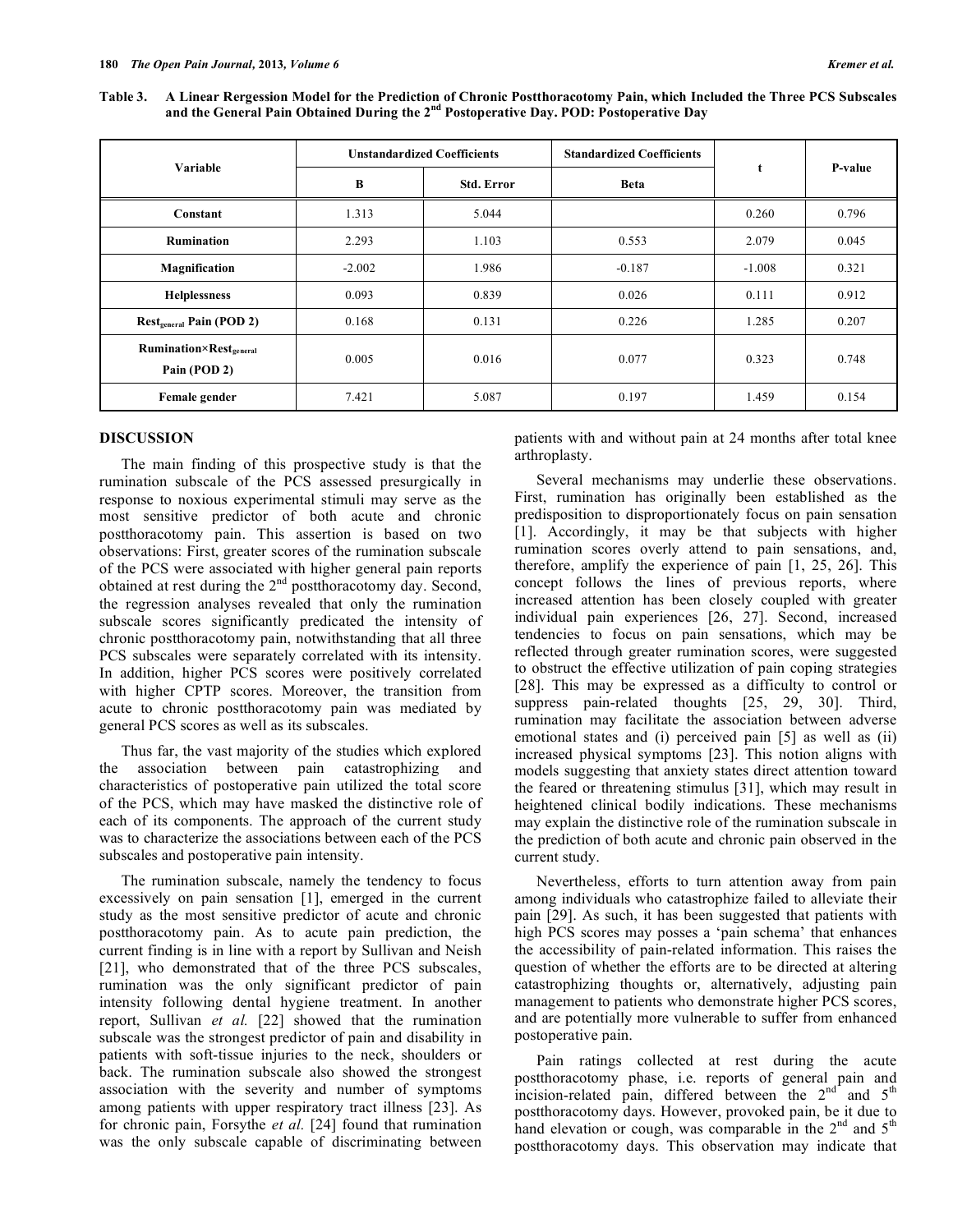pain ratings collected at rest more reliably represent the postthoracotomy nociceptive processes, while pain ratings of provoked activities veil the sensations that exclusively stem from the invasive procedure. Despite these differences in general pain and incision-related pain obtained during the 2<sup>nd</sup> vs.  $5<sup>th</sup>$  postthoracotomy day, current results suggest that individuals may be characterized with a unique pain responsiveness profile; this may be indicated by the correlations between these two pain score assessments.

The framework of the current study allowed us to assess the distinct role of the three PCS subscales as well as the four APTP parameters, each representing a particular facet of the immediate postoperative pain experience. Moreover, these four measures were obtained on two time points along the acute postoperative phase, which attest to the examined patient's pain experience with and without regional analgesia. This study design enabled the elucidation of the manner in which pain catastrophizing affects the manifestation of postoperative pain.

Recent literature suggests that less efficient pain modulation capacity is associated with greater risk of postoperative pain [31, 32]. This study emphasizes the role of the cognitive aspect in determining individual postoperative pain responsiveness. Therefore, a better exploration of the association between pain modulation efficacy and cognitive processes induced by nociceptive events may advance the construction of a clinically reliable pain profile predicting augmented postoperative pain.

PCS and its subscales mediated the transition from acute pain, which was assessed on the 5<sup>th</sup> postoperative day and not the  $2<sup>nd</sup>$ , to chronic postoperative pain. One possible explanation may be attributed to the fact that on the  $5<sup>th</sup>$  day patients were not under the thoracic epidural catheter. Therefore, the pain intensity that patients experienced was not as masked by analgesics, and, accordingly, may have reflected more reliably their increased tendency for painrelated thoughts.

The main limitations of the current study are that APTP scores were assessed only twice during the patients' hospitalization, and that potentially relevant sociodemographic and personality factors were not assessed. As to the former – a more delineated individual pain profile may have yielded a more accurate analysis; as to the latter – such factors may have more specifically elucidated the individual predisposition to the development of acute and chronic pain conditions.

#### **CONCLUSION**

This study emphasizes the significance of the PCS in general, and its three subscales in particular, in the manifestation of cognitive pain processes induced by surgery. The particular role of rumination points that patients characterized by higher predisposition to focus on their pain may necessitate an adjusted clinical care in order to reduce their expected enhanced postoperative pain experiences. Moreover, current findings illuminate the particular role of pain catastrophizing thinking as a mediator between acute and chronic pain.

## **CONFLICT OF INTEREST**

The author(s) confirm that this article content has no conflicts of interest.

#### **ACKNOWLEDGEMENT**

Declared none.

#### **REFERENCES**

- [1] Sullivan MJL, Bishop SR, Pivik J. The Pain Catastrophizing Scale: development and validation. Psychol Assess 1995; 7: 524-32.
- [2] McWilliams LA, Asmundson GJ. The relationship of adult attachment dimensions to pain-related fear, hypervigilance, and catastrophizing. Pain 2007; 127: 27-34.
- [3] Lautenbacher S, Huber C, Baum C, Rossaint R, Hochrein S, Heesen M. Attentional avoidance of negative experiences as predictor of postoperative pain ratings and consumption of analgesics: comparison with other psychological predictors. Pain Med 2011; 12: 645-53.
- [4] Martínez MP, Sánchez AI, Miró E, Medina A, Lami MJ. The relationship between the fear-avoidance model of pain and personality traits in fibromyalgia patients. J Clin Psychol Med Settings 2011; 18: 380-91.
- [5] Sullivan MJ, Thorn B, Haythornthwaite JA, *et al.* Theoretical perspectives on the relation between catastrophizing and pain. Clin J Pain 2001; 17: 52-64.
- [6] Sullivan MJ, Feuerstein M, Gatchel R, Linton SJ, Pransky G. Integrating psychosocial and behavioral interventions to achieve optimal rehabilitation outcomes. J Occup Rehabil 2005; 15: 475- 89.
- [7] Velly AM, Look JO, Carlson C, *et al.* The effect of catastrophizing and depression on chronic pain - a prospective cohort study of temporomandibular muscle and joint pain disorders. Pain 2011; 152: 2377-83.
- [8] Martin CE, Johnson E, Wechter ME, Leserman J, Zolnoun DA. Catastrophizing: a predictor of persistent pain among women with endometriosis at 1 year. Hum Reprod 2011; 26: 3078- 84.
- [9] Thorn BE, Pence LB, Ward LC, *et al.* A randomized clinical trial of targeted cognitive behavioral treatment to reduce catastrophizing in chronic headache sufferers. J Pain 2007; 8: 938-49.
- [10] Lautenbacher S, Huber C, Kunz M, *et al.* Hypervigilance as predictor of postoperative acute pain: its predictive potency compared with experimental pain sensitivity, cortisol reactivity, and affective state. Clin J Pain 2009; 25: 92-100.
- [11] Lautenbacher S, Huber C, Schöfer D, *et al.* Attentional and emotional mechanisms related to pain as predictors of chronic postoperative pain: a comparison with other psychological and physiological predictors. Pain 2010; 151: 722-31.
- [12] Granot M, Ferber SG. The roles of pain catastrophizing and anxiety in the prediction of postoperative pain intensity: a prospective study. Clin J Pain 2005; 21: 439-45.
- [13] Khan RS, Ahmed K, Blakeway E, *et al.* Catastrophizing: a predictive factor for postoperative pain. Am J Surg 2011; 201: 122- 31.
- [14] Pavlin DJ, Sullivan MJ, Freund PR, Roesen K. Catastrophizing: a risk factor for postoperative pain. Clin J Pain 2005; 21: 83-90.
- [15] Roth ML, Tripp DA, Harrison MH, Sullivan M, Carson P. Demographic and psychosocial predictors of acute perioperative pain for total knee arthroplasty. Pain Res Manag 2007; 12: 185-94.
- [16] Sommer M, de Rijke JM, van Kleef M, *et al.* Predictors of acute postoperative pain after elective surgery. Clin J Pain 2010; 26: 87-  $\mathbf{\hat{94}}$
- [17] Papaioannou M, Skapinakis P, Damigos D, Mavreas V, Broumas G, Palgimesi A. The role of catastrophizing in the prediction of postoperative pain. Pain Med 2009; 10: 1452-59.
- [18] Swinkels-Meewisse IE, Roelofs J, Oostendorp RA, Verbeek AL, Vlaeyen JW. Acute low back pain: pain-related fear and pain catastrophizing influence physical performance and perceived disability. Pain 2006; 120: 36-43.
- [19] Kovacs F, Noguera J, Abraira V, *et al.* Spanish Back Pain Research Network. The influence of psychological factors on low back painrelated disability in community dwelling older persons. Pain Med 2008; 9: 871-80.